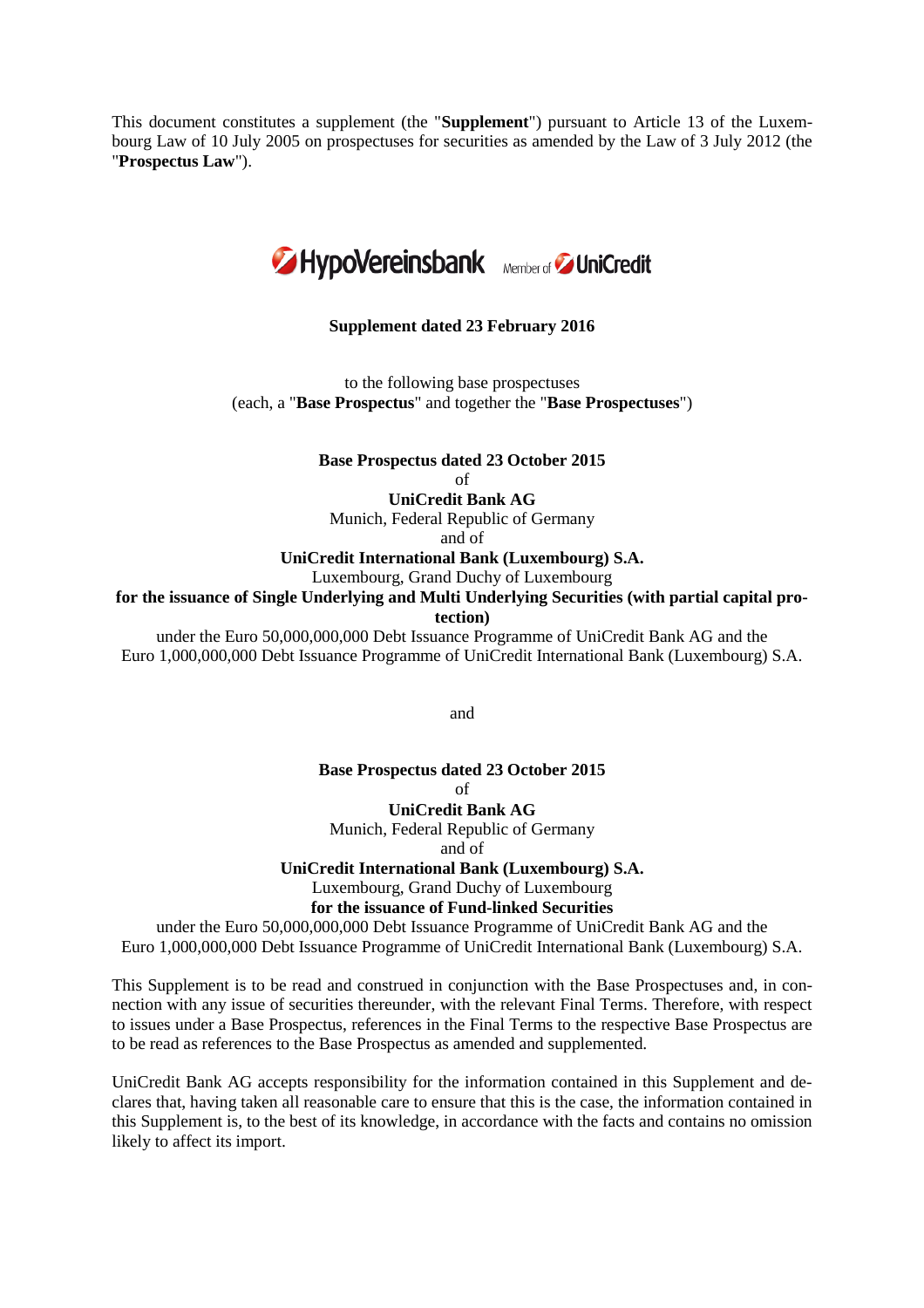**Investors who have already agreed to purchase or subscribe for securities which are issued under a Base Prospectus before the Supplement is published shall have the right, exercisable within two working days after the publication of the Supplement, to withdraw their acceptances (Article 13 section 2 of the Prospectus Law). Investors may therefore withdraw their declarations up until 25 February 2016. A corresponding revocation notice should be addressed to UniCredit Bank AG, LCD7SR Structured Securities & Regulatory, Arabellastr. 12, 81925 Munich, Germany, fax no.: +49-89-378 13944.**

**This Supplement, the Base Prospectuses as well as any further supplements to the Base Prospectuses are published on the website www.onemarkets.de or any successor page. Furthermore, this Supplement and the documents incorporated by reference into the Base Prospectuses by virtue of this Supplement will be published on the website of the Luxembourg Stock Exchange (www.bourse.lu).**

**The Commission de Surveillance du Secteur Financier, Luxembourg ("CSSF") is the competent authority for the approval of this Supplement.**

**With respect to both Prospectuses, on 26 January 2016, a significant new factor has arisen through the revision of ratings assigned to UniCredit Bank AG by Moody's Investors Service Ltd.**

**In addition, with respect to the Base Prospectus dated 23 October 2015 for the issuance of Fundlinked Securities under the Euro 50,000,000,000 Debt Issuance Programme of UniCredit Bank AG and the Euro 1,000,000,000 Debt Issuance Programme of UniCredit International Bank (Luxembourg) S.A, a material inconsistency in Element C.15 shall be corrected. This inconsistency exists since the approval of this Base Prospectus.**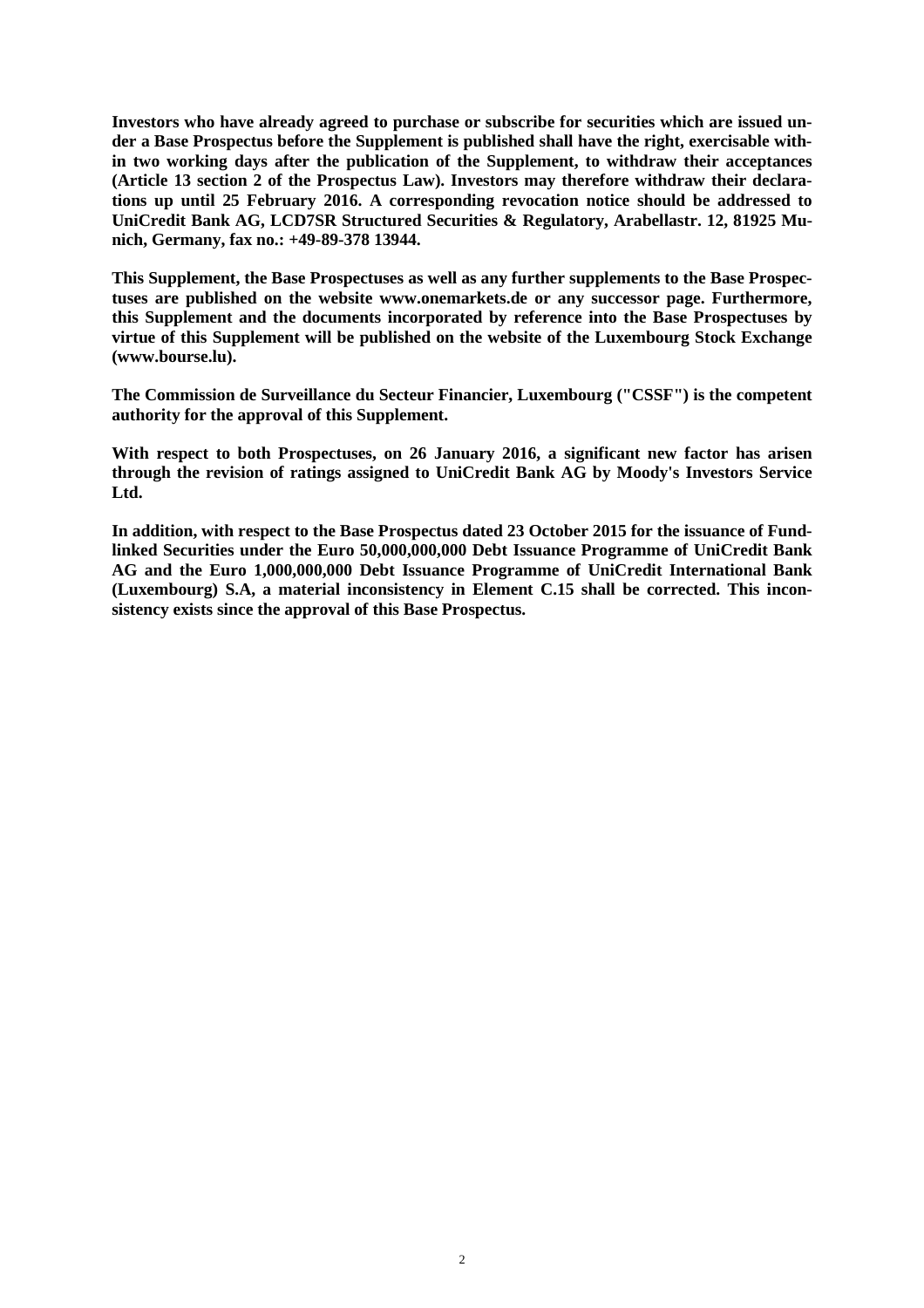## **TABLE OF CONTENTS**

- A. CHANGES TO THE BASE PROSPECTUS DATED 23 OCTOBER 2015 FOR THE ISSU-ANCE OF SINGLE UNDERLYING AND MULTI UNDERLYING SECURITIES (WITH PARTIAL CAPITAL PROTECTION) UNDER THE EURO 50,000,000,000 DEBT ISSU-ANCE PROGRAMME OF UNICREDIT BANK AG AND THE EURO 1,000,000,000 DEBT ISSUANCE PROGRAMME OF UNICREDIT INTERNATIONAL BANK (LUXEMBOURG) S.A. 44
- B. CHANGES TO THE BASE PROSPECTUS DATED 23 OCTOBER 2015 FOR THE ISSU-ANCE OF FUND-LINKED SECURITIES UNDER THE EURO 50,000,000,000 DEBT IS-SUANCE PROGRAMME OF UNICREDIT BANK AG AND THE EURO 1,000,000,000 DEBT ISSUANCE PROGRAMME OF UNICREDIT INTERNATIONAL BANK (LUXEM-BOURG) S.A. 5000 S.A. 5000 S.A. 5000 S.A. 5000 S.A. 5000 S.A. 5000 S.A. 5000 S.A. 5000 S.A. 5000 S.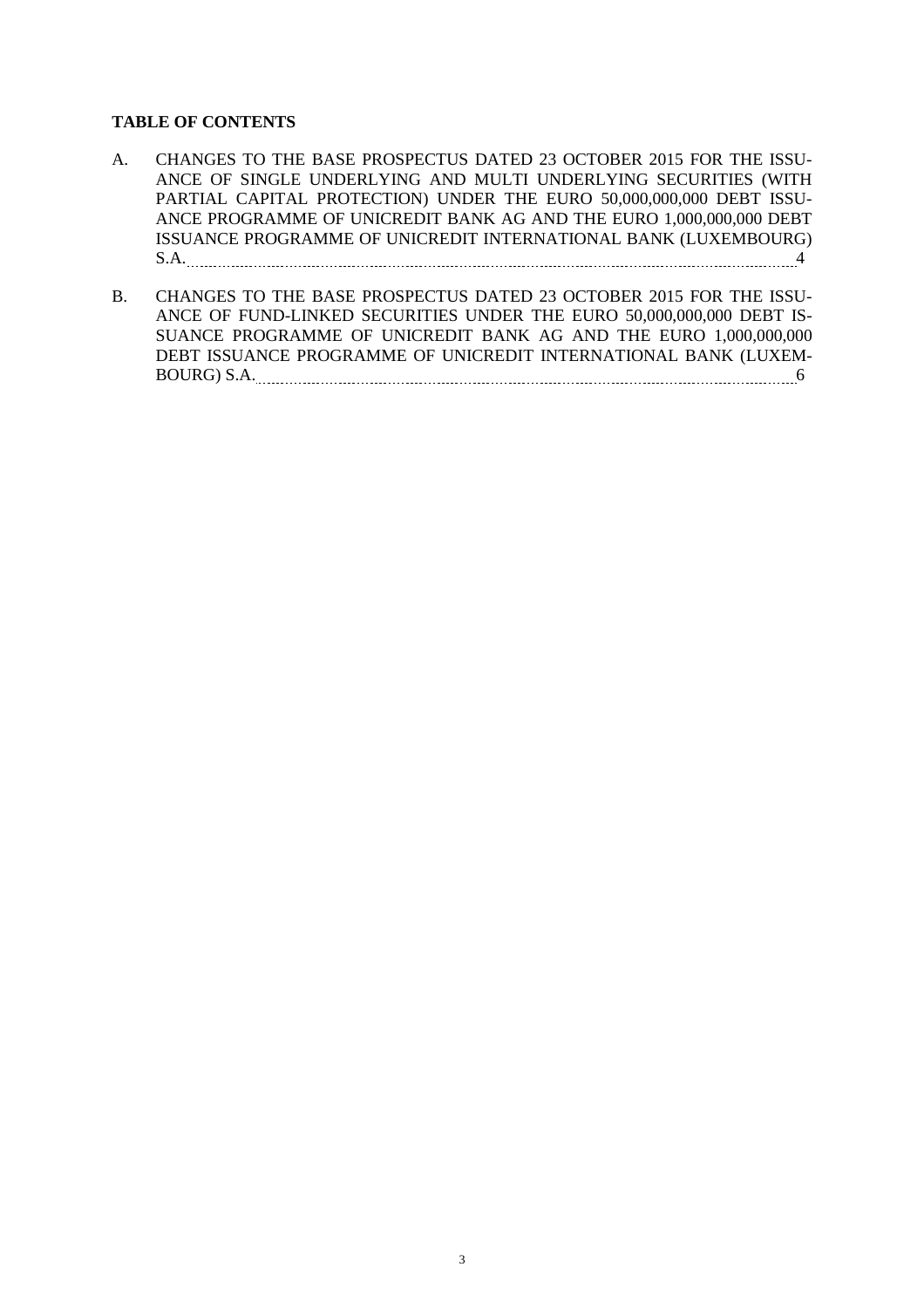UniCredit Bank AG announces the following changes with regard to the Base Prospectuses:

- **A. CHANGES TO THE BASE PROSPECTUS DATED 23 OCTOBER 2015 FOR THE IS-SUANCE OF SINGLE UNDERLYING AND MULTI UNDERLYING SECURITIES (WITH PARTIAL CAPITAL PROTECTION) UNDER THE EURO 50,000,000,000 DEBT ISSUANCE PROGRAMME OF UNICREDIT BANK AG AND THE EURO 1,000,000,000 DEBT ISSUANCE PROGRAMME OF UNICREDIT INTERNATIONAL BANK (LUXEMBOURG) S.A.**
- 1. On pages 10 et seq. of the Base Prospectus, in the section "**SUMMARY B. ISSUER [AND GUARANTOR]**", in the first option regarding UniCredit Bank AG as Issuer, the text included under element B.17 entitled "Ratings" shall be deleted and replaced by the following text:

| [B.17] | Ratings | UniCredit Bank is rated by Fitch Ratings Ltd. ("Fitch"), Moody's Investors<br>Service Ltd. ("Moody's") and Standard & Poor's Ratings Services ("S&P").<br>As of February 2016, the following ratings were assigned to UniCredit Bank:                                                                                                                                                                                                                                                                                                                                                                                                                                                                                                                                                                                                                                                                                      |                                            |                         |                                   |                                                                                                                                                                                                                                                                                                                                                                                                                                                                                                                                                                                                                                                                                                                                                                                                                                                                                                                                                                                     |
|--------|---------|----------------------------------------------------------------------------------------------------------------------------------------------------------------------------------------------------------------------------------------------------------------------------------------------------------------------------------------------------------------------------------------------------------------------------------------------------------------------------------------------------------------------------------------------------------------------------------------------------------------------------------------------------------------------------------------------------------------------------------------------------------------------------------------------------------------------------------------------------------------------------------------------------------------------------|--------------------------------------------|-------------------------|-----------------------------------|-------------------------------------------------------------------------------------------------------------------------------------------------------------------------------------------------------------------------------------------------------------------------------------------------------------------------------------------------------------------------------------------------------------------------------------------------------------------------------------------------------------------------------------------------------------------------------------------------------------------------------------------------------------------------------------------------------------------------------------------------------------------------------------------------------------------------------------------------------------------------------------------------------------------------------------------------------------------------------------|
|        |         |                                                                                                                                                                                                                                                                                                                                                                                                                                                                                                                                                                                                                                                                                                                                                                                                                                                                                                                            | Long-term<br><b>Senior</b><br><b>Notes</b> | Subordi-<br>nated Notes | <b>Short Term</b><br><b>Notes</b> | Outlook                                                                                                                                                                                                                                                                                                                                                                                                                                                                                                                                                                                                                                                                                                                                                                                                                                                                                                                                                                             |
|        |         | Moody's                                                                                                                                                                                                                                                                                                                                                                                                                                                                                                                                                                                                                                                                                                                                                                                                                                                                                                                    | Baa1                                       | Baa3                    | $P-1$                             | stable                                                                                                                                                                                                                                                                                                                                                                                                                                                                                                                                                                                                                                                                                                                                                                                                                                                                                                                                                                              |
|        |         | S&P                                                                                                                                                                                                                                                                                                                                                                                                                                                                                                                                                                                                                                                                                                                                                                                                                                                                                                                        | <b>BBB</b>                                 | $BB+$                   | $A-2$                             | negative                                                                                                                                                                                                                                                                                                                                                                                                                                                                                                                                                                                                                                                                                                                                                                                                                                                                                                                                                                            |
|        |         | Fitch                                                                                                                                                                                                                                                                                                                                                                                                                                                                                                                                                                                                                                                                                                                                                                                                                                                                                                                      | $A-$                                       | $BBB+$                  | F2                                | negative                                                                                                                                                                                                                                                                                                                                                                                                                                                                                                                                                                                                                                                                                                                                                                                                                                                                                                                                                                            |
|        |         | Fitch's long-term credit ratings are set up along a scale from AAA, AA, A,<br>BBB, BB, B, CCC, CC, C, RD down to D. Fitch uses the intermediate modi-<br>fiers "+" and "-" to denote relative status within the categories from AA to B.<br>default in the short term at the levels $F1+$ , $F1$ , $F2$ , $F3$ , $B$ , $C$ , $RD$ and $D$ .<br>to Caa Moody's assigns the numerical modifiers "1", "2" and "3". The modi-<br>fier "1" indicates that the bank is in the higher end of its letter-rating catego-<br>ry, the modifier "2" indicates a mid-range ranking and the modifier "3" indi-<br>as to whether a rating is likely to be upgraded (possible upgrade), downgrad-<br>ed (possible downgrade) or uncertain (direction uncertain). Moody's short-<br>term ratings are opinions of the ability of issuers to honor short-term finan-<br>cial obligations and range from P-1, P-2, P-3 down to NP (Not Prime). |                                            |                         |                                   | Fitch has also the possibility for guidance (termed "on watch") as to whether<br>a rating is likely to be upgraded (positive), downgraded (negative) or uncer-<br>tain (evolving). Fitch's short-term ratings reflect a bank's vulnerability to<br>Moody's appends long-term obligation ratings at the following levels: Aaa,<br>Aa, A, Baa, Ba, B, Caa, Ca and C. To each generic rating category from Aa<br>cates that the bank is in the lower end of its letter-rating category. Moody's<br>also has the option of adding further guidance (referred to as "under review")<br>S&P assign long-term credit ratings on a scale from AAA, AA, A, BBB, BB,<br>B, CCC, CC, C, SD to D. The ratings from AA to CCC may be modified by<br>the addition of a "+" or "-" to show the relative standing within the major<br>rating categories. S&P may also offer guidance (termed a "credit watch") as<br>to whether a rating is likely to be upgraded (positive), downgraded (negative) |

<sup>&</sup>lt;sup>1</sup> This Element B.17 is only applicable in the case of Garant Cliquest Securities and Garant Cash Collect Securities where the Issuer is obliged to pay the Security Holders at least 100% of the Nominal Amount due to the Terms and Conditions.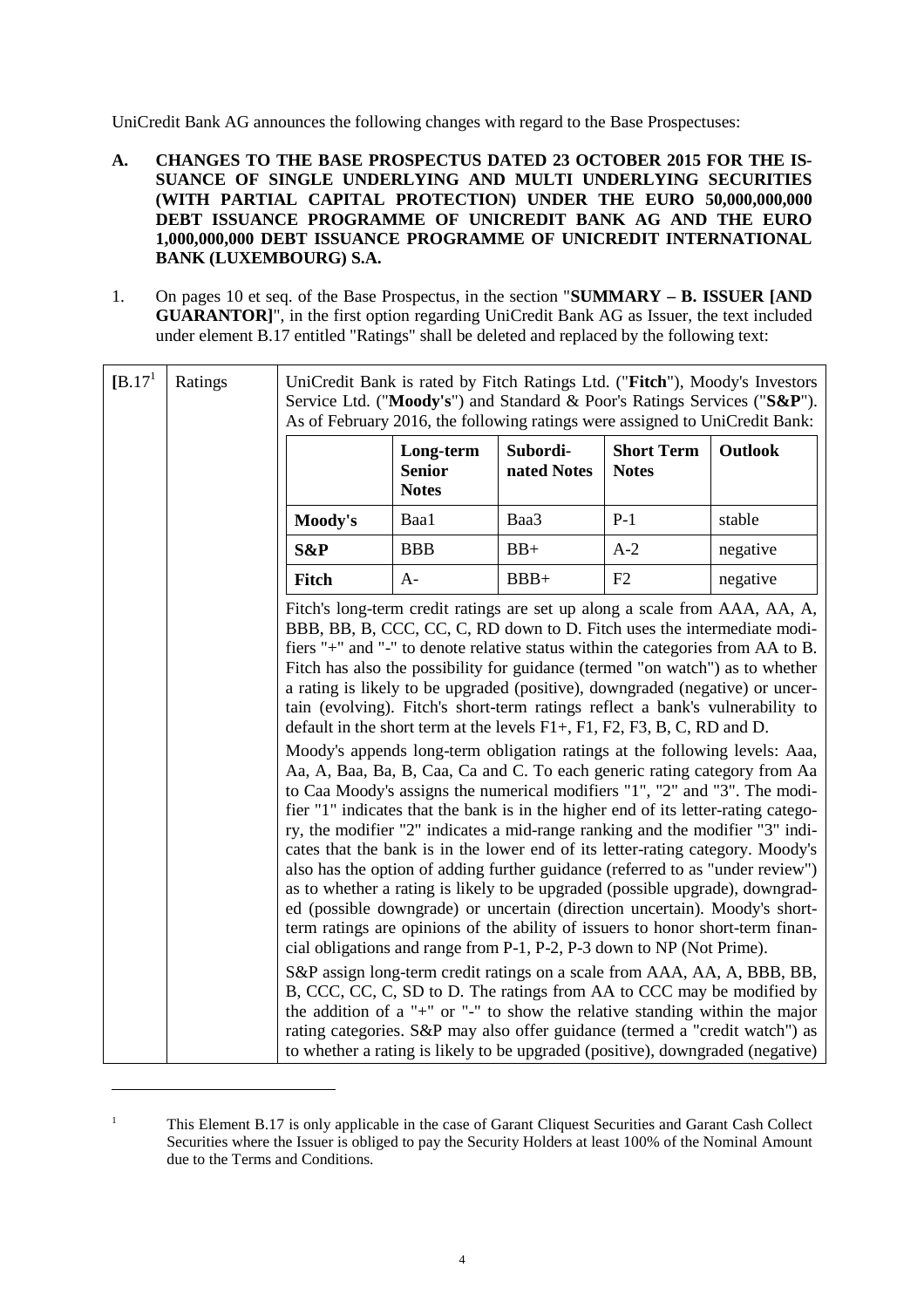|  | or uncertain (developing). S&P assigns short-term credit ratings for specific<br>issues on a scale from $A-1+$ , $A-1$ , $A-2$ , $A-3$ , $B$ , $C$ , $SD$ down to $D$ .                                                                                                                                    |
|--|------------------------------------------------------------------------------------------------------------------------------------------------------------------------------------------------------------------------------------------------------------------------------------------------------------|
|  | [Not applicable. The Securities are not rated.] [The Securities have been rated<br>as follows by [Fitch Ratings Ltd. ("Fitch")] [,] [and] [Moody's Investors Ser-<br>vice Ltd. ("Moody's")] [and] [Standard & Poor's Ratings Services ("S&P")]:<br>[Insert rating information relating to the Securities]] |
|  | Investors should keep in mind that a rating does not constitute a recommen-<br>dation to purchase, sell or hold Securities issued by the Issuer.                                                                                                                                                           |
|  | Moreover, the ratings awarded by the rating agencies may at any time be<br>suspended, downgraded or withdrawn.]                                                                                                                                                                                            |

2. On page 87 of the Base Prospectus, in the section "**GENERAL DECRIPTION OF THE PROGRAMME – Ratings**", the text under the heading "*HVB*" shall be deleted and replaces by the following text:

"HVB has been rated as follows by Fitch Ratings Ltd. ("**Fitch**"), Moody's Investors Service Ltd. ("**Moody's**") and Standard & Poor's Ratings Services ("**S&P**") (Status: February 2016):

|         | Long-term Senior   Subordinated<br><b>Notes</b> | <b>Notes</b> | <b>Short-term Notes</b> | Outlook  |
|---------|-------------------------------------------------|--------------|-------------------------|----------|
| Moody's | Baa1                                            | Baa3         | $P-1$                   | stable   |
| S&P     | <b>BBB</b>                                      | $BB+$        | $A-2$                   | negative |
| Fitch   | A-                                              | $BBB+$       | F <sub>2</sub>          | negative |

The Securities to be offered may be rated or unrated. Where an issue of Notes is rated, its rating may not be the same as the rating as set out above and such rating may be disclosed in the relevant Final Terms.

A rating is not a recommendation to buy, sell or hold Notes and may be subject to suspension, reduction or withdrawal at any time by the assigning rating agency.

Fitch's long-term credit ratings are set up along a scale from AAA, AA, A, BBB, BB, B, CCC, CC, C, RD down to D. Fitch uses the intermediate modifiers "+" and "-" to denote relative status within the categories from AA to B. Fitch has also the possibility for guidance (termed "on watch") as to whether a rating is likely to be upgraded (positive), downgraded (negative) or uncertain (evolving). Fitch's short-term ratings reflect a bank's vulnerability to default in the short term at the levels  $F1+$ ,  $F1$ ,  $F2$ , F3, B, C, RD and D.

Moody's appends long-term obligation ratings at the following levels: Aaa, Aa, A, Baa, Ba, B, Caa, Ca and C. To each generic rating category from Aa to Caa Moody's assigns the numerical modifiers "1", "2" and "3". The modifier "1" indicates that the bank is in the higher end of its letter-rating category, the modifier "2" indicates a mid-range ranking and the modifier "3" indicates that the bank is in the lower end of its letter-rating category. Moody's also has the option of adding further guidance (referred to as "under review") as to whether a rating is likely to be upgraded (possible upgrade), downgraded (possible downgrade) or uncertain (direction uncertain). Moody's short-term ratings are opinions of the ability of issuers to honor short-term financial obligations and range from P-1, P-2, P-3 down to NP (Not Prime).

S&P assign long-term credit ratings on a scale from AAA, AA, A, BBB, BB, B, CCC, CC, C, SD to D. The ratings from AA to CCC may be modified by the addition of a "+" or "-" to show the relative standing within the major rating categories. S&P may also offer guidance (termed a "credit watch") as to whether a rating is likely to be upgraded (positive), downgraded (negative) or uncertain (develop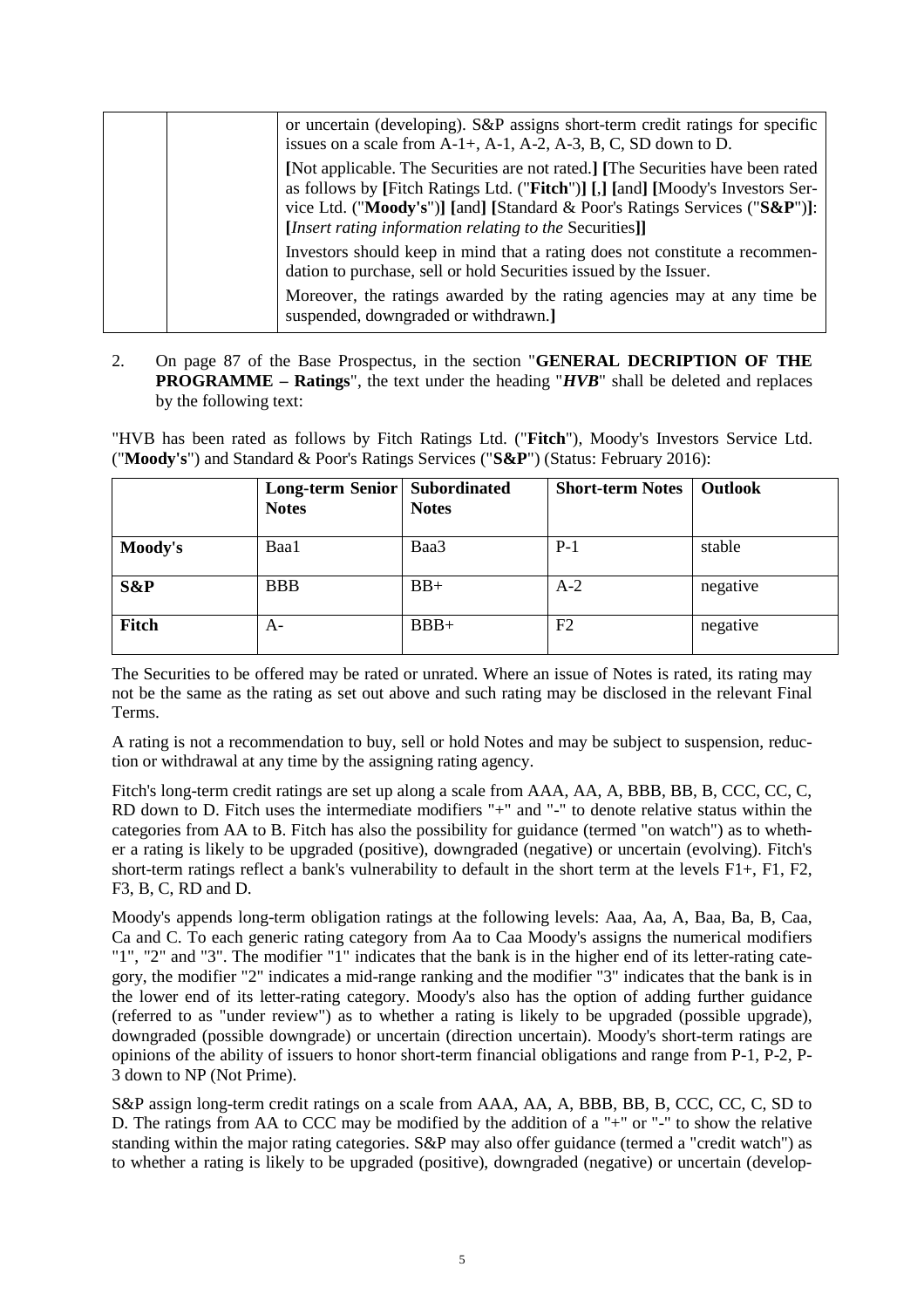ing). S&P assigns short-term credit ratings for specific issues on a scale from A-1+, A-1, A-2, A-3, B, C, SD down to D.

HVB confirms that the information contained in this section "Ratings" has been accurately reproduced and that as far as HVB is aware and is able to ascertain from information published by Fitch, Moody's and S&P, respectively, no facts have been omitted which would render the reproduced information inaccurate or misleading.

Fitch and Moody's are established in the European Union and have been registered under Regulation (EC) No. 1060/2009 (as amended from time to time) (the "**CRA Regulation**"). S&P is not established in the European Union but a European Union affiliate has been registered under the CRA Regulation. The European Securities and Markets Authority ("**ESMA**") publishes on its website (www.esma.europa.eu) a list of credit rating agencies registered in accordance with the CRA Regulation. That list is updated within five working days following the adoption of a decision under Article 16, 17 or 20 CRA Regulation. The European Commission shall publish that updated list in the Official Journal of the European Union within 30 days following such update."

- **B. CHANGES TO THE BASE PROSPECTUS DATED 23 OCTOBER 2015 FOR THE IS-SUANCE OF FUND-LINKED SECURITIES UNDER THE EURO 50,000,000,000 DEBT ISSUANCE PROGRAMME OF UNICREDIT BANK AG AND THE EURO 1,000,000,000 DEBT ISSUANCE PROGRAMME OF UNICREDIT INTERNATIONAL BANK (LUXEMBOURG) S.A.**
- 1. On pages 9 et seq. of the Base Prospectus, in the section "**SUMMARY B. ISSUER [AND GUARANTOR]**", in the first option regarding UniCredit Bank AG as Issuer, the text included under element B.17 entitled "Ratings" shall be deleted and replaced by the following text:

| $[B.17^2]$ | Ratings | UniCredit Bank is rated by Fitch Ratings Ltd. ("Fitch"), Moody's Investors<br>Service Ltd. ("Moody's") and Standard & Poor's Ratings Services ("S&P").<br>As of February 2016, the following ratings were assigned to UniCredit Bank:                                                                                                                                                                                                                                                                                                                                                                                                                                                                                                                                                                                                   |                                            |                         |                                   |                |
|------------|---------|-----------------------------------------------------------------------------------------------------------------------------------------------------------------------------------------------------------------------------------------------------------------------------------------------------------------------------------------------------------------------------------------------------------------------------------------------------------------------------------------------------------------------------------------------------------------------------------------------------------------------------------------------------------------------------------------------------------------------------------------------------------------------------------------------------------------------------------------|--------------------------------------------|-------------------------|-----------------------------------|----------------|
|            |         |                                                                                                                                                                                                                                                                                                                                                                                                                                                                                                                                                                                                                                                                                                                                                                                                                                         | Long-term<br><b>Senior</b><br><b>Notes</b> | Subordi-<br>nated Notes | <b>Short Term</b><br><b>Notes</b> | <b>Outlook</b> |
|            |         | Moody's                                                                                                                                                                                                                                                                                                                                                                                                                                                                                                                                                                                                                                                                                                                                                                                                                                 | Baa1                                       | Baa3                    | $P-1$                             | stable         |
|            |         | S&P                                                                                                                                                                                                                                                                                                                                                                                                                                                                                                                                                                                                                                                                                                                                                                                                                                     | <b>BBB</b>                                 | $BB+$                   | $A-2$                             | negative       |
|            |         | <b>Fitch</b>                                                                                                                                                                                                                                                                                                                                                                                                                                                                                                                                                                                                                                                                                                                                                                                                                            | $A -$                                      | $BBB+$                  | F2                                | negative       |
|            |         | Fitch's long-term credit ratings are set up along a scale from AAA, AA, A,<br>BBB, BB, B, CCC, CC, C, RD down to D. Fitch uses the intermediate modi-<br>fiers "+" and "-" to denote relative status within the categories from AA to B.<br>Fitch has also the possibility for guidance (termed "on watch") as to whether<br>a rating is likely to be upgraded (positive), downgraded (negative) or uncer-<br>tain (evolving). Fitch's short-term ratings reflect a bank's vulnerability to<br>default in the short term at the levels $F1+$ , $F1$ , $F2$ , $F3$ , $B$ , $C$ , $RD$ and $D$ .<br>Moody's appends long-term obligation ratings at the following levels: Aaa,<br>Aa, A, Baa, Ba, B, Caa, Ca and C. To each generic rating category from Aa<br>to Caa Moody's assigns the numerical modifiers "1", "2" and "3". The modi- |                                            |                         |                                   |                |

<sup>2</sup> This Element B.17 is only applicable in the case of Fund Index Telescope Securities and Garant Telescope Securities where the Issuer is obliged to pay the Security Holders at least 100% of the Nominal Amount due to the Terms and Conditions.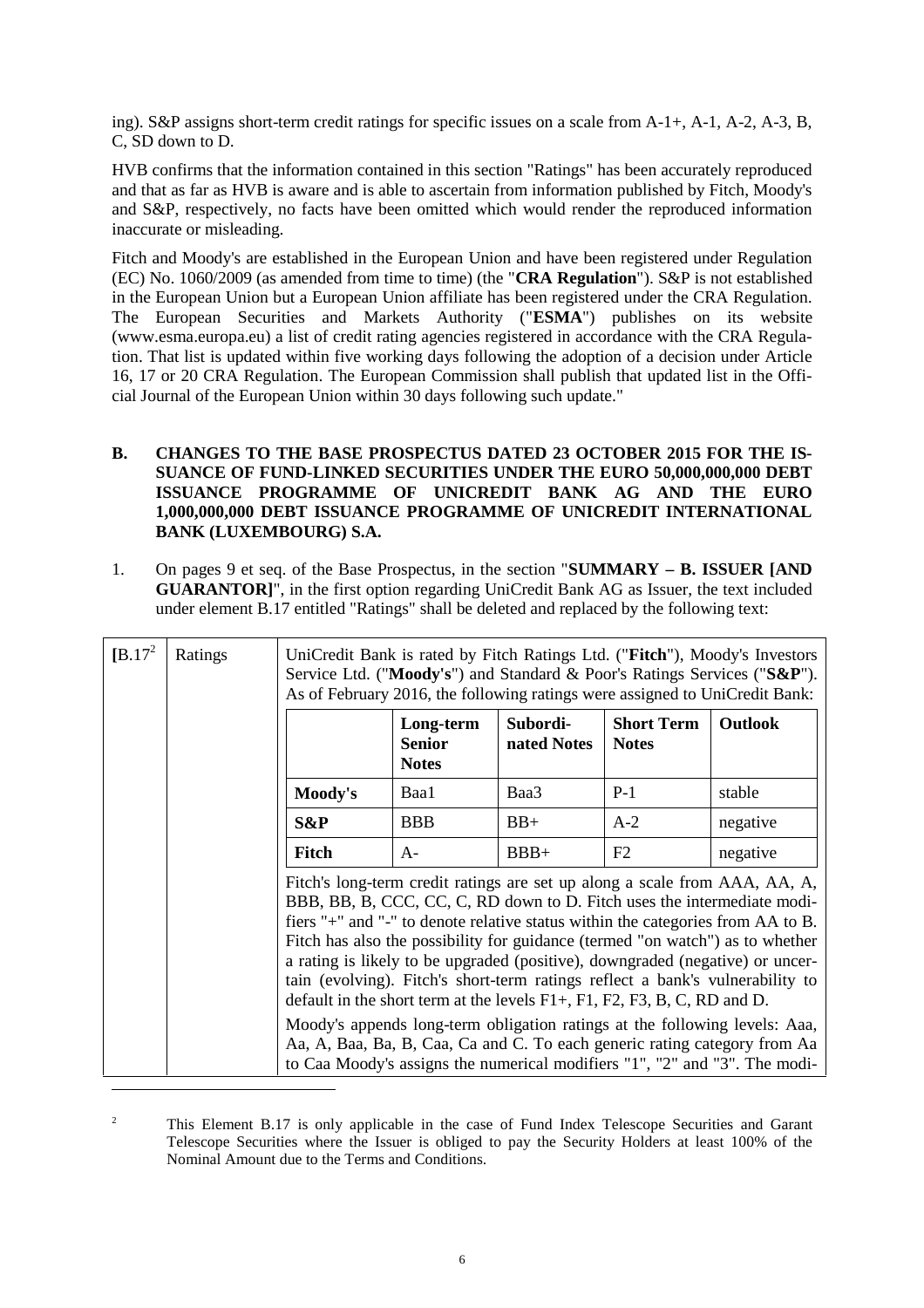|  | fier "1" indicates that the bank is in the higher end of its letter-rating catego-                                                                              |
|--|-----------------------------------------------------------------------------------------------------------------------------------------------------------------|
|  | ry, the modifier "2" indicates a mid-range ranking and the modifier "3" indi-                                                                                   |
|  | cates that the bank is in the lower end of its letter-rating category. Moody's                                                                                  |
|  | also has the option of adding further guidance (referred to as "under review")                                                                                  |
|  | as to whether a rating is likely to be upgraded (possible upgrade), downgrad-                                                                                   |
|  | ed (possible downgrade) or uncertain (direction uncertain). Moody's short-                                                                                      |
|  | term ratings are opinions of the ability of issuers to honor short-term finan-<br>cial obligations and range from P-1, P-2, P-3 down to NP (Not Prime).         |
|  | S&P assign long-term credit ratings on a scale from AAA, AA, A, BBB, BB,                                                                                        |
|  | B, CCC, CC, C, SD to D. The ratings from AA to CCC may be modified by                                                                                           |
|  | the addition of a "+" or "-" to show the relative standing within the major                                                                                     |
|  | rating categories. S&P may also offer guidance (termed a "credit watch") as                                                                                     |
|  | to whether a rating is likely to be upgraded (positive), downgraded (negative)<br>or uncertain (developing). S&P assigns short-term credit ratings for specific |
|  | issues on a scale from $A-1+$ , $A-1$ , $A-2$ , $A-3$ , $B$ , $C$ , $SD$ down to $D$ .                                                                          |
|  | [Not applicable. The Securities are not rated.] [The Securities have been rated                                                                                 |
|  | as follows by [Fitch Ratings Ltd. ("Fitch")] [,] [and] [Moody's Investors Ser-                                                                                  |
|  | vice Ltd. ("Moody's")] [and] [Standard & Poor's Ratings Services ("S&P")]:                                                                                      |
|  | [Insert rating information relating to the Securities]]                                                                                                         |
|  | Investors should keep in mind that a rating does not constitute a recommen-                                                                                     |
|  | dation to purchase, sell or hold Securities issued by the Issuer.                                                                                               |
|  | Moreover, the ratings awarded by the rating agencies may at any time be<br>suspended, downgraded or withdrawn.]                                                 |

2. On page 35 of the Base Prospectus, in the section "**SUMMARY – C. Securities**", in Element C.15 the last paragraph shall be deleted and replaced by the following text:

"**[**"**R (initial)**" means the [arithmetic average of the] [Level[s] of the Target Vol Strategy on the Initial Observation Date[s] (as defined in C.16).**]**

R (final) is defined in C.19.**]]**"

3. On pages 93 et seq. of the Base Prospectus, in the section "**GENERAL DECRIPTION OF THE PROGRAMME – Ratings**", the text under the heading "*HVB*" shall be deleted and replaces by the following text:

"HVB has been rated as follows by Fitch Ratings Ltd. ("**Fitch**"), Moody's Investors Service Ltd. ("**Moody's**") and Standard & Poor's Ratings Services ("**S&P**") (Status: February 2016):

|         | Long-term Senior   Subordinated<br><b>Notes</b> | <b>Notes</b> | <b>Short-term Notes</b> | <b>Outlook</b> |
|---------|-------------------------------------------------|--------------|-------------------------|----------------|
| Moody's | Baa1                                            | Baa3         | $P-1$                   | stable         |
| S&P     | <b>BBB</b>                                      | $BB+$        | $A-2$                   | negative       |
| Fitch   | A-                                              | $BBB+$       | F <sub>2</sub>          | negative       |

The Securities to be offered may be rated or unrated. Where an issue of Notes is rated, its rating may not be the same as the rating as set out above and such rating may be disclosed in the relevant Final Terms.

A rating is not a recommendation to buy, sell or hold Notes and may be subject to suspension, reduction or withdrawal at any time by the assigning rating agency.